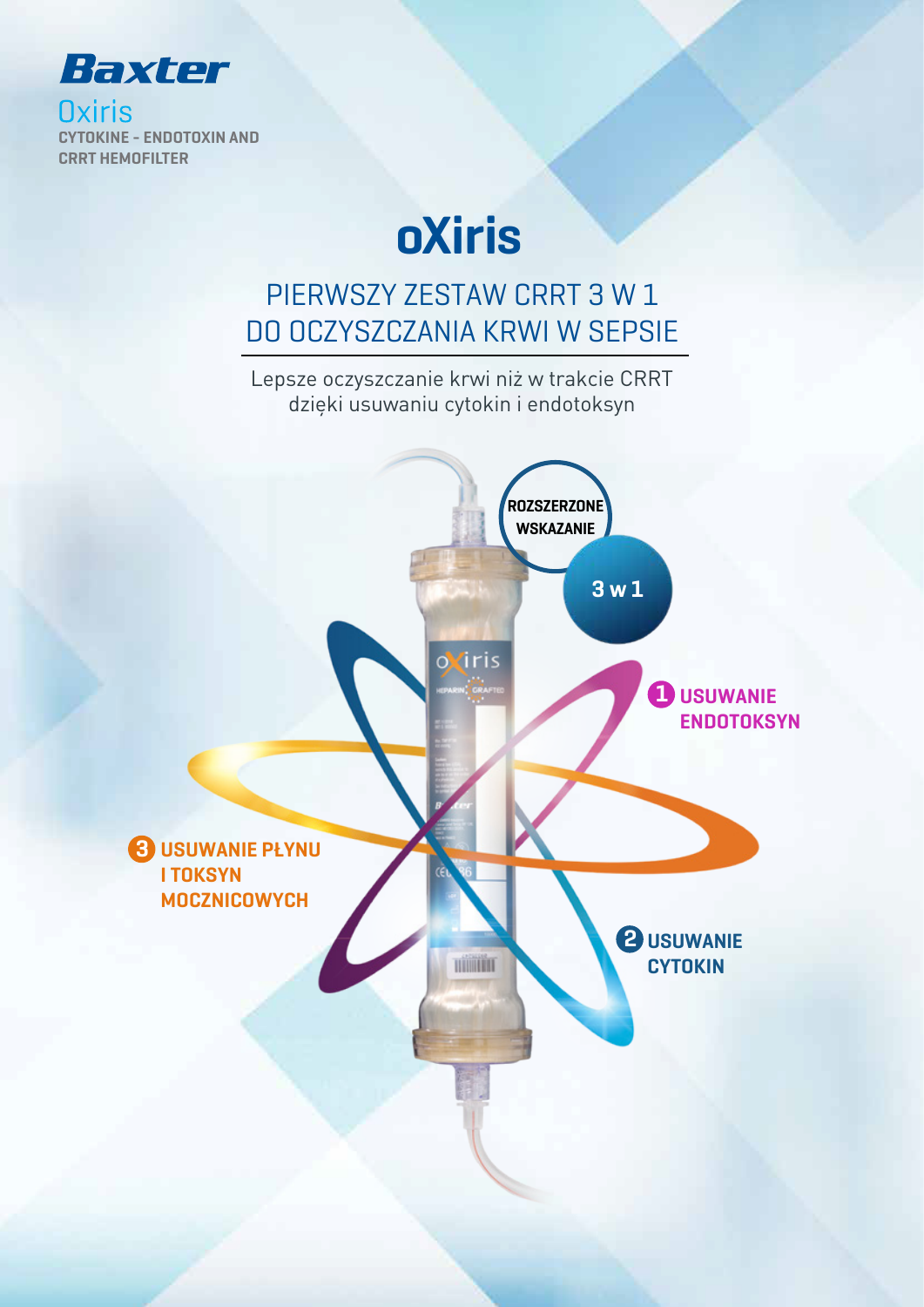#### Sepsa stanowi poważne i rosnące wyzwanie dla opieki zdrowotnej na świecie $1$  $\mathsf{source}^\mathbf{1}$  is a major and growing global healthcare challenge  $\mathsf{C}$  $S^2$  is a major and growing global healthcare challenge  $1$





oXiris 3 w 1: usuwanie cytokin i endotoksyn może stanowić cel terapeutyczny .<br>A therapeutic target for critical patients in patients in the sepsis requiring to the critical patients in the  $\mathcal{L}$  management with order with  $\mathcal{L}$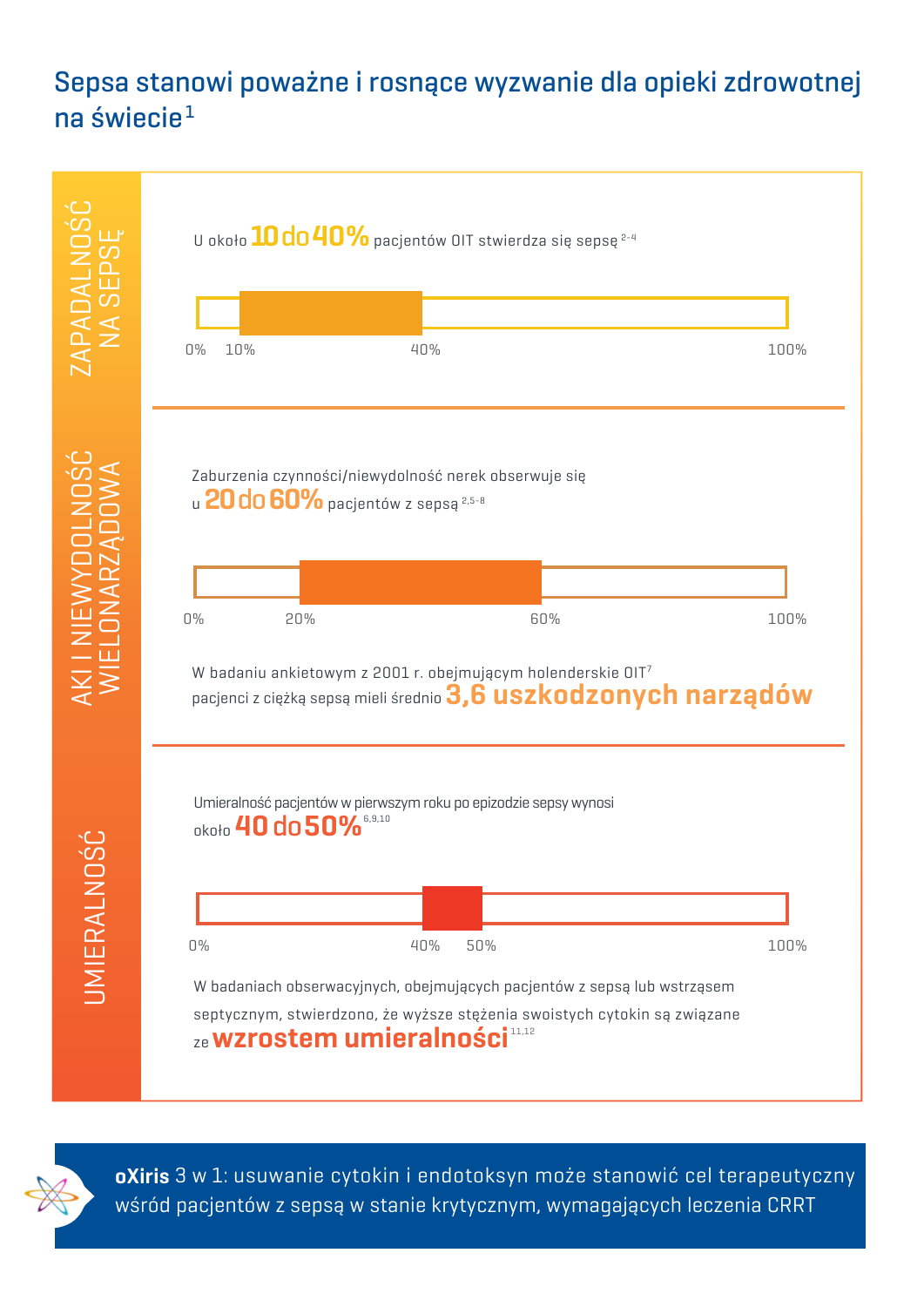## oXiris 3 w1: Jedyny zestaw umożliwiający usuwanie cytokin oraz endotoksyn



## LPS SPIKED (USUWANIE CYTOKIN

Control tubing

Control tubing

Control tubing



- $\parallel$   $\bullet$  Usuwanie cytokin w wyniku  $\parallel$  adsorpcji z użyciem zestawu **oXiris** jest podobne do  $\parallel$  efektu uzyskiwanego w trakcie stosowania urządzenia CytoSorb<sup>19</sup>
- $\blacksquare$   $\blacksquare$  W przypadku wielu cytokin | usunięto >90% stężenia  $\parallel$  zarówno z użyciem zestawu | **oXiris**, jak i urządzenia  $\blacksquare$ CytoSorb $^{19}$

5000

0

5000

0

5000

0

**oXiris** 3 w 1: W przeciwieństwie do urządzeń **Toraymyxin<sup>(a)</sup> i CytoSorb**<sup>(b)</sup>, zestaw **oXiris**  $\blacktriangleright$ jako jedyny zapewnia istotne usuwanie zarówno endotoksyn, jak i cytokin $^{18,19}$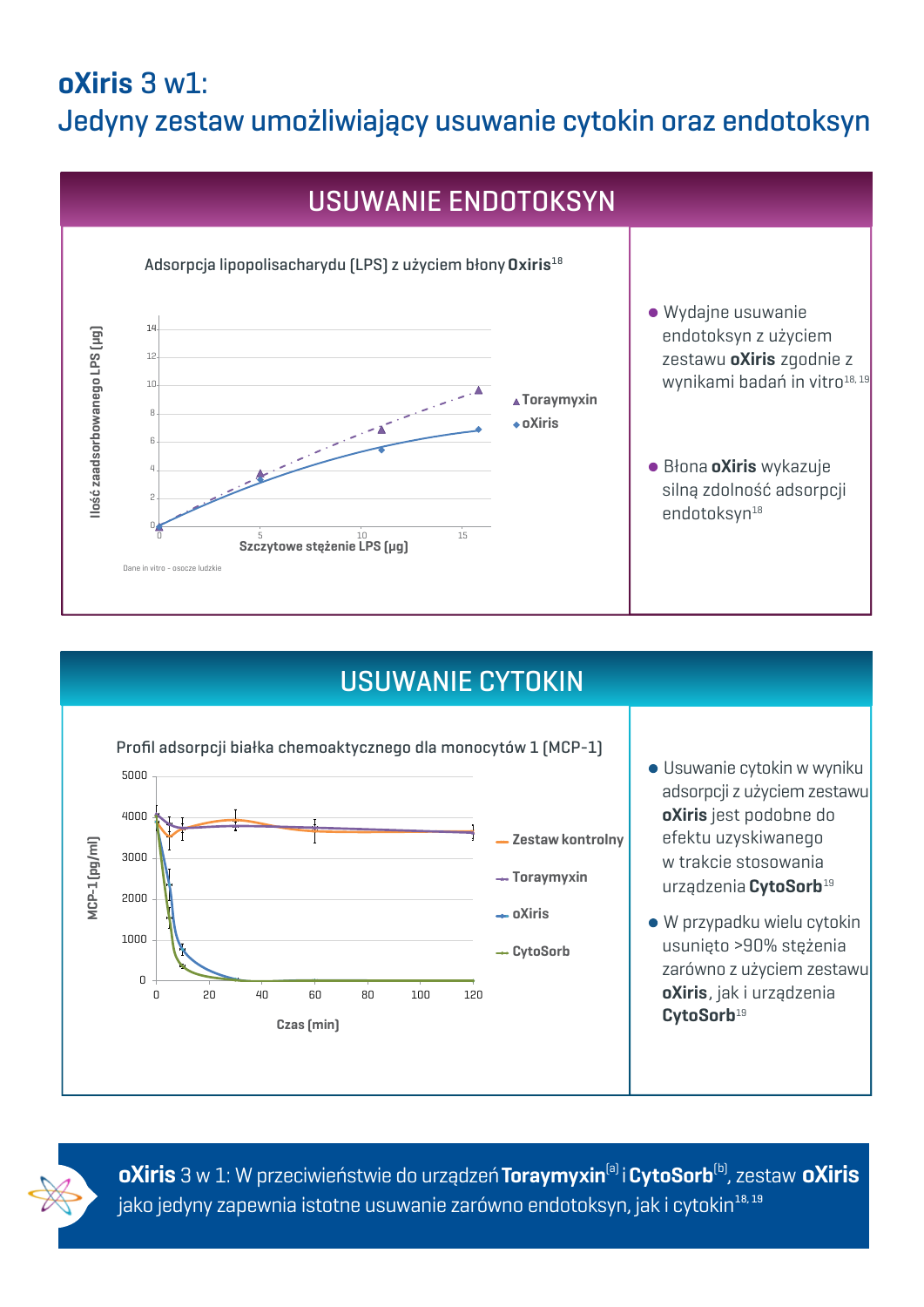## oXiris 3 w 1: Potencjalny wpływ na czynność narządów i stabilność hemodynamiczną

Wśród pacjentów z sepsą i AKI leczenie CRRT z zestawem **oXiris** może obniżać stężenia krążących mediatorów zapalenia $^{\rm 13\text{-}15\ast}$ 



Jednogrupowe badanie obserwacyjne obejmujące dorosłych z AKI indukowanym sepsą lub wstrząsem septycznym (n=34) poddanych CVVHDF z użyciem błony**oXiris** (dawka płynu odprowadzanego: 40 ml/kg m.c./godzinę). Średni (SD) czas trwania leczenia wyniósł 79 (±25) godzin. Po leczeniu odnotowano istotne zwiększenie średniego ciśnienia tętniczego. $^{13}$ 

 $\frac{1}{2}$  \*\*p <0.001. AKI, ostre uszkodzenie nerek; CVVHDF, ciągła żylno-żylna hemodiafiltracja; SD, odchylenie stanc

Zależność pomiędzy wskaźnikami stanu klinicznego i usuwaniem mediatorów zapalenia lub endotoksyn jest niepewna. $^{\rm 13\text{-}15}$ 

\* Na podstawie wyników badań obserwacyjnych stwierdza się, że u niektórych pacjentów z AKI indukowanym sepsą zastosowanie CRRT z użyciem błony**oXiris** może pozytywnie wpływać na czynność narządów i stabilność hemodynamiczną. $^{\rm 13\text{-}15}$ 

Wyniki badań przedklinicznych, jednogrupowych czy małych badań obserwacyjnych nie zostały potwierdzone w większych, dobrze zaprojektowanych badaniach obserwacyjnych lub randomizowanych kontrolowanych badaniach klinicznych. Niektóre dane mają charakter wstępny i nie zostały zrecenzowane.



**oXiris** 3 w 1: \* W badaniach obserwacyjnych odnotowano potencjalną poprawę czynności narządów po CRRT z użyciem zestawu **oXiris** wśród pacjentów z AKI **have been reported A**  $\blacksquare$ indukowanym sepsą $^{13\text{-}16}$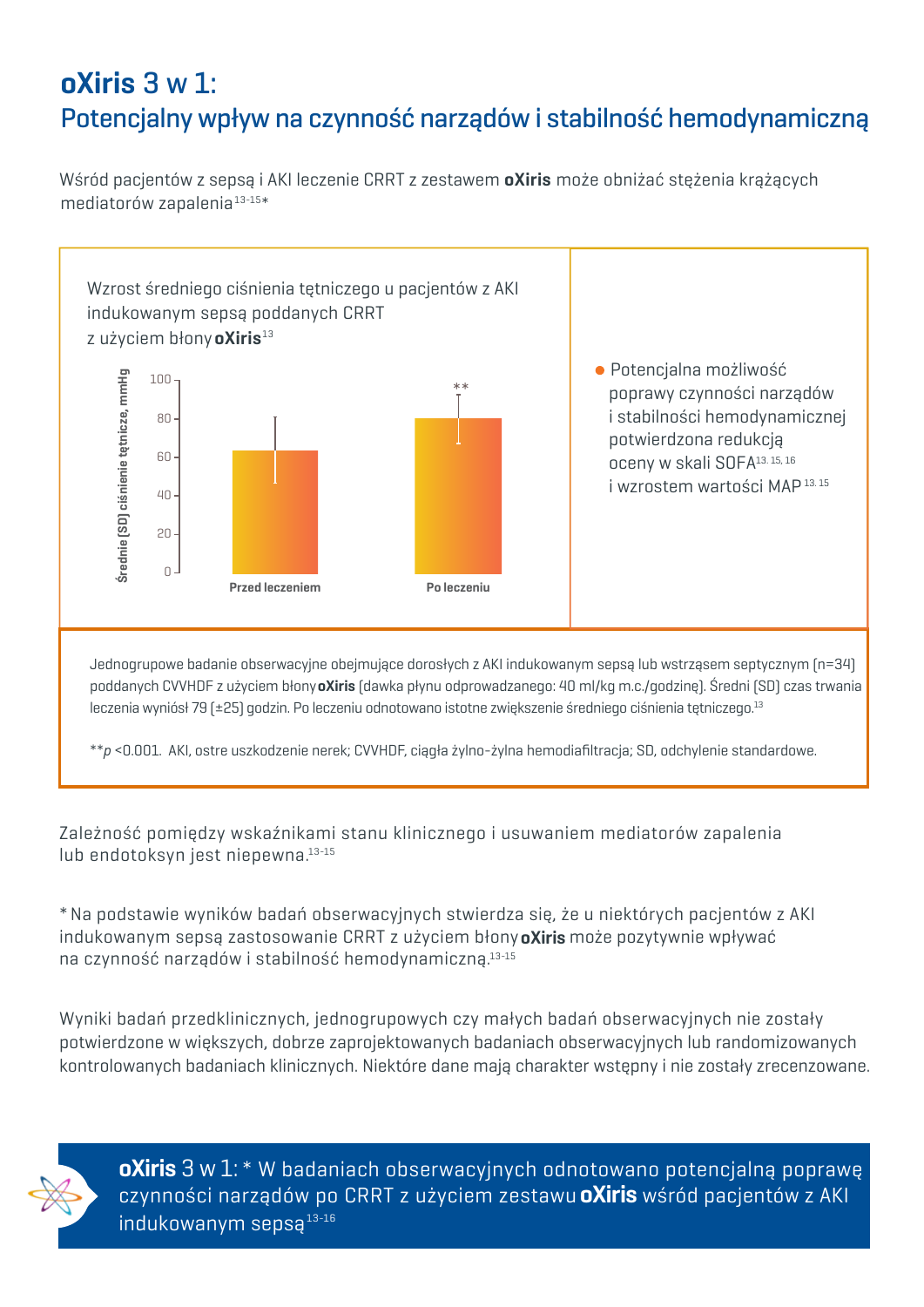oXiris: pierwszy zestaw CRRT 3 w 1 do oczyszczania krwi w sepsie

UNIKALNA TECHNOLOGIA BUDOWY BŁONY ZAPEWNIA POTRÓJNY MECHANIZM DZIAŁANIA17



- \* Thomas, et al. AN69: Evolution of the world's first high permeability \* Thomas, et al. AN69: Evolution of the world's first high permeability membrane. Contrib Nephrol. 2011;173:119–129 membrane. Contrib Nephrol. 2011;173:119–129
- \*\* PEI: polietylenoimina
- \*\*\* Endotoksyna: lipopolisacharyd zlożony związany z błoną zewnętrzną bakterii Gram-ujemnej

#### **oXiris** 3 w 1: Połączenie trzech funkcji w jednym zestawie w celu oczyszczania krwi w sepsie z użyciem CRRT



- $\boldsymbol{1}.$  Usuwanie endotoksyn:  $\boldsymbol{\mathsf{q}}$  Potencjalna poprawa czynności narządów $^\text{13-16}$
- 2. Usuwanie cytokin: The
- i stabilności hemodynamicznej 13-15
- 3. Usuwanie płynu i toksyn mocznicowych: Wsparcie czynności nerek i kontrola gospodarki płynowej w trakcie CRRT $^{\rm 17}$

Zależność pomiędzy wskaźnikami stanu klinicznego i usuwaniem mediatorów zapalenia lub endotoksyn jest niepewna.<sup>13-15</sup>

Na podstawie wyników badań obserwacyjnych stwierdza się, że u niektórych pacjentów z AKI indukowanym sepsą zastosowanie CRRT z użyciem błony **oXiris** może pozytywnie wpływać na czynność narządów<sup>13-16</sup> i stabilność hemodynamiczną.13-15